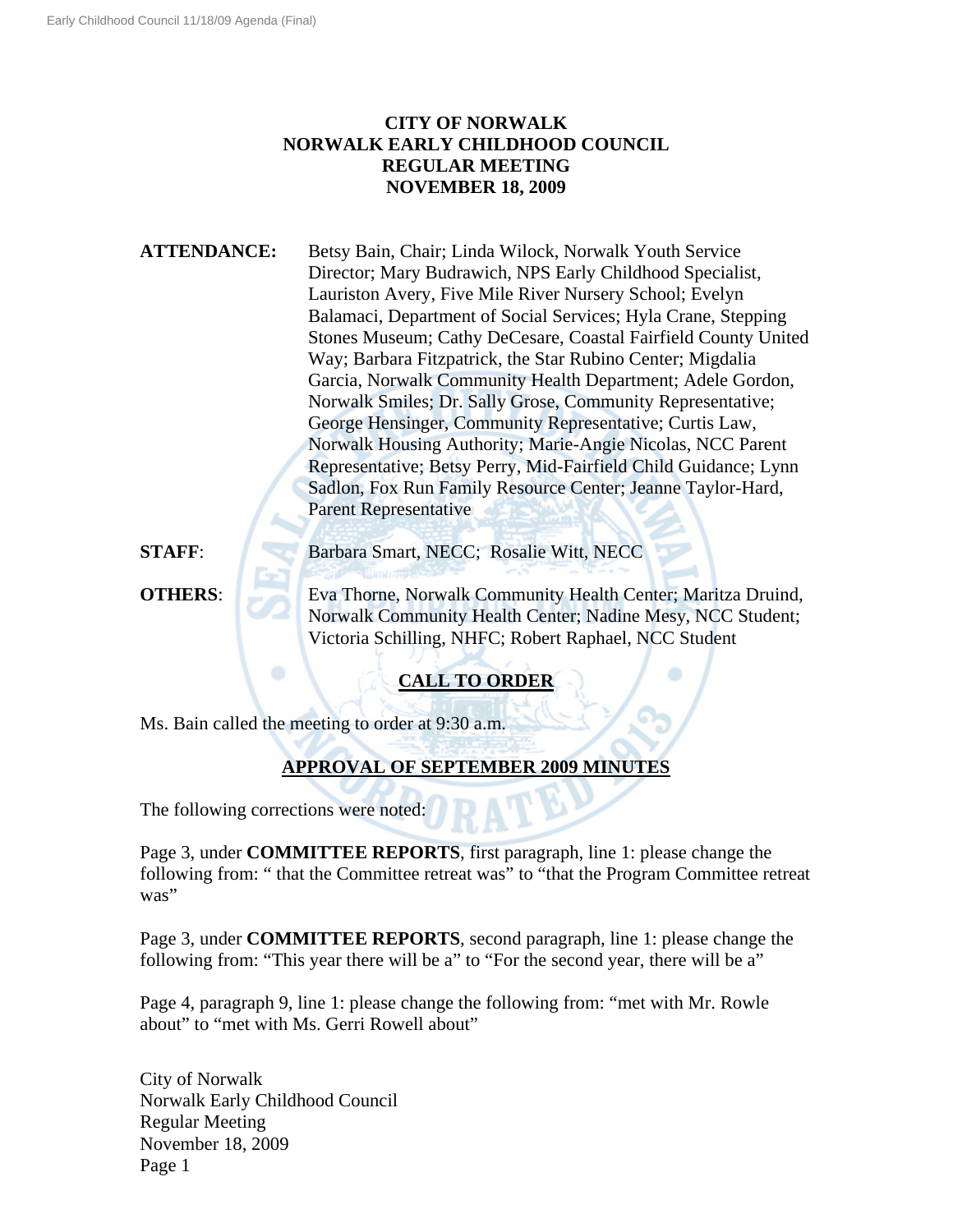Page 5, under **DISCUSSION – The Year Ahead: Opportunity and Challenges**, line 3, please change the following from "signators that have requested before" to "signators that they have requested before"

Page 7, paragraph 2, line 1: please change the following from "that Janice Quindell had send out" to "that Janice Gruendel had sent out"

### **\*\* MR. LAW MOVED TO APPROVE THE SEPTEMBER MEETING MINUTES AS CORRECTED. \*\* MS. BUDRAWICH SECONDED. \*\* THE MOTION PASSED UNANIMOUSLY**.

# **APPROVAL OF MAY MINUTES**

The following correction was made:

Page 6, paragraph 5, line 5: please delete the following: " From ages 2-5, it appears that been 76-79% of the population June 10th the main portion will be on a collaborative assessment that the Graustein Memorial Fund will present regarding where the Early Childhood Council is in terms of their program. An electronic document will be sent to all Council members. It is Other Updates."

# **\*\* MS. GORDON MOVED TO APPROVE THE MAY MINUTES AS AMENDED. \*\* MR. LAW SECONDED.**

**\*\* THE MOTION PASSED UNANIMOUSLY**.

## **GOOD NEWS**

Ms. Bain noted that there were several new faces in attendance and requested that everyone introduce themselves.

Ms. Wilock announced that the State of Connecticut was allowing the Council to transfer some unexpended funding from unused program slots. She then requested that the Council consider transferring these unexpended funds from their current account to the account for monitoring.

## **\*\* MS. BALAMACI MOVED TO ALLOW THE LIAISON TO ACCESS THE UNEXPENDED FUNDS FROM THE UNUSED PROGRAM SLOTS AND TO TRANSFER THEM TO THE MONITORING FUNDING ACCOUNT**. **\*\* MR. LAW SECONDED. \*\* THE MOTION PASSED UNANIMOUSLY**.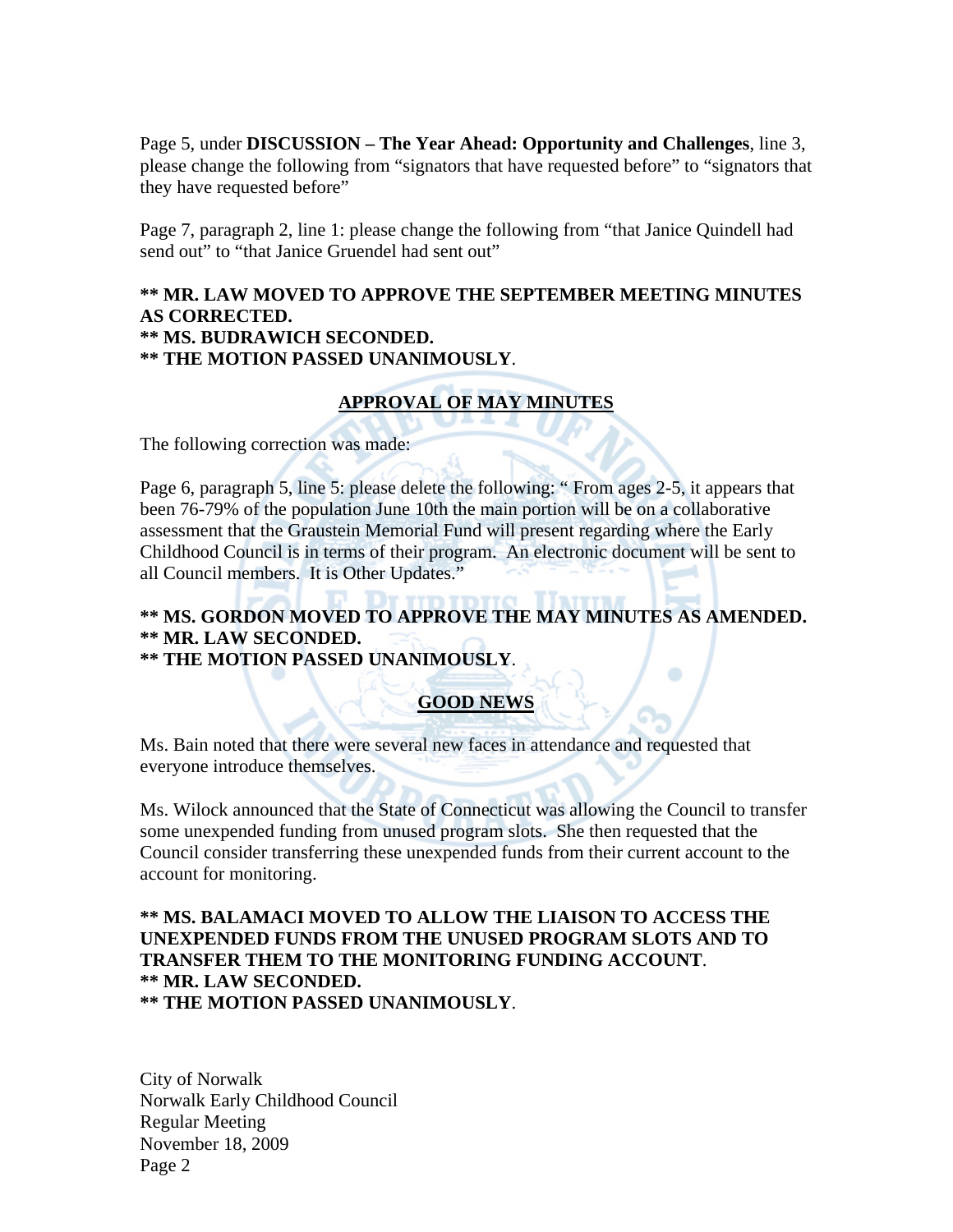# **UPDATES – GRANTS**

**Quality Enhancement** - Ms. Wilock said that a letter of awards arrived from Quality Enhancement arrived in time to pay the outstanding bills.

**Graustein Grant** – There has been a meeting to prepare for the next round of grants and to review the new set of grant requirements.

**United Way Grant** – Ms. Dices are said that the Coastal Fairfield United Way fund raising campaign is underway. A copy of the campaign brochure and mailer is available for those who may be interested. Education is one of the three keys areas for Coastal Fairfield United Way. She gave a brief run down on the various projects that United Way has and the various towns that are involved in the projects for the Council.

Ms. Bain then said that Child First application would be discussed first. She said that there were numerous people who attended a technical assistance session at Graustein Memorial facility.

Ms. Schilling said that a summary had been sent out yesterday about the Bridgeport Child First program for children who are at high risk from birth to age 6. A copy of a document titled "Request for NECC Support for a Collaborative Application to Participate in the Child FIRST Replication Project" was distributed to those present. Ms. Schilling said that the program is very successful and has been carefully studied. Dr. Darcy Lowell has been working for a long time to replicate the program around the State and has been successful in getting permission to do this. An application would be due December 11, 2009. Ms. Schilling then read the text of the document to the Council.

It was decided that Mid-Fairfield Child Guidance would be the sponsoring agency. There will be a meeting on November 24th to discuss the local partner funding matching requirement.

In order to run the program there are costs that are not included in the budget, such as administrative time for data collection, data reporting and staff recruitment.

Ms. Schilling said that the council would play a major role in this type of program

## **\*\* MS. SCHILLING THEN MOVED THAT THE NORWALK EARLY CHILDHOOD COUNCIL AUTHORIZE BETSY BAIN TO SIGN A LETTER SUPPORTING MFCGC'S APPLICATION TO REPLICATE THE CHILD FIRST PROGRAM IN NORWALK**. **\*\* MS. BAIN SECONDED**.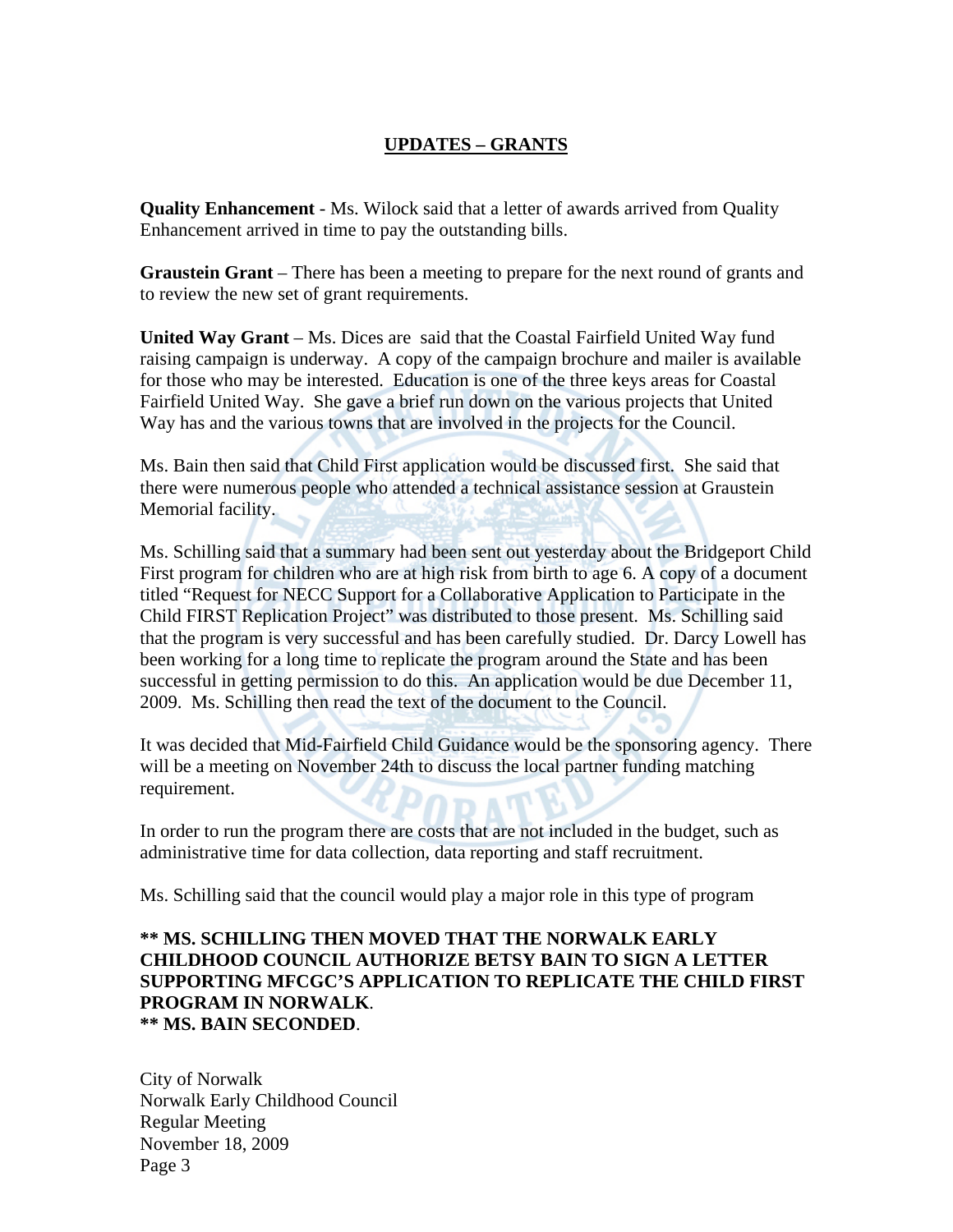Ms. Sadlon asked if the public schools would be included because the program went up to age 6. She was told that this program would include kindergarten children in the public schools. Ms. Bain said that this was why it was important to have a collaborative. Ms. Budrawich commented that the current Norwalk Public School Health director was retiring in December and that she was looking forward to working with the new Health Director.

The discussion then moved to the matching fund amounts required. Ms. Bain said that Mr. Greenbaum had pointed out that it was very important to recognize the fact that there are costs associated with accepting the grant. Fairfield Child Guidance is a very good agency for being the lead agency because they can receive Medicaid funding. Mr. Hensinger asked if it was expected that the City would have a commitment to all three years. Ms. Schilling said that it was expected that Medicaid would contribute to the matching funds.

## \*\* **THE MOTION TO APPROVE THE NORWALK EARLY CHILDHOOD COUNCIL AUTHORIZING BETSY BAIN TO SIGN A LETTER SUPPORTING MFCGC'S APPLICATION TO REPLICATE THE CHILD FIRST PROGRAM IN NORWALK PASSED UNANIMOUSLY**.

**Monitoring Update** - Ms. Budrawich said that monitoring program was underway and that the conference on November 7th was a great success. Ms. Budrawich went on to describe the various aspects of the conference, including the emphasis on intentional teaching. This is the focus of the monitoring at this time. The monitors are assessing the various levels of all the aspects of intentional teaching of the various groups and to evaluate the need for technical assistance. This will be done with State permission. The State felt that this was an innovative idea for the program.

### **Discussion – Follow-up to Strategic Planning Session**

Ms. Budrawich then distributed two items, "Notes of NECC Strategic Planning Session" and "NECC Strategic Planning Discussion" dated 11/18/09. Ms. Budrawich stressed that nothing was omitted from the summaries. She directed everyone's attention to page 4 of the NECC Strategic Planning Discussion where the Priorities for the next 5 years were listed. She then indicated that the priorities seem to fall in line with the goals for the Early Childhood Committee goals, which is Early Childhood Education, Early Childhood Health and engaging the parents.

Ms. Budrawich said that she was looking for a consensus from the Council as to whether or not they felt the Council should continue to focus on these items. It is important to establish what the top priorities for the Council with the acknowledgment of the economic situation.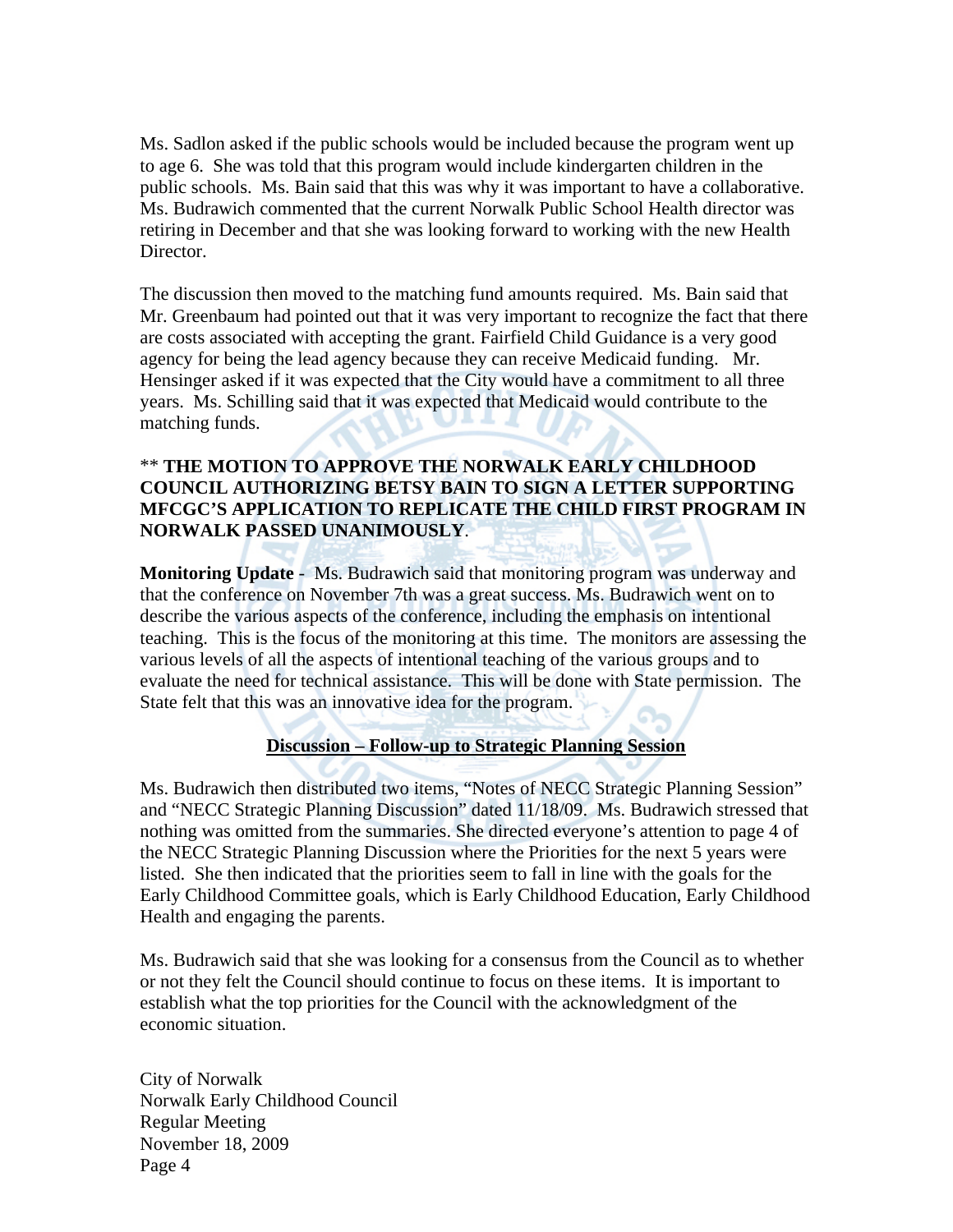Ms. Bain spoke about the recent conference at Graustein and said that only Norwalk and Hartford actually had developed plans. Because priorities have to be chosen, there are number of factors that have to be considered in terms of resources, and criteria used to select these goals.

Dr. Grose asked if Ms. Wilock felt that she could manage her work load in light of the fact that she was now part time. Ms. Budrawich said that the answer to that question was not available right now. Ms. Bain suggested that the group decide what they wanted to do first and then figure out the support system. Ms. Wilock reminded everyone that budgets were being developed and grant applications were being submitted even as the group met.

Ms. Budrawich then reviewed the NECC Strategic Planning Discussion document with the council members. Ms. Budrawich said that the items that were listed under Next Steps and Sample TimeLine were just suggestions.

Ms. Sadlon said that it would be helpful to review the management structure and the paid staff.

There is an unpaid chair. There is a paid staff member for the Early Childhood Specialist position. Ms. Budrawich said that she would be leaving in June and that someone else would be filling the position, which is funded by the District. Ms. Wilock was full time Director of the Youth Services position. She then listed the various grants and areas that she oversees. Currently, Ms. Wilock said that she was now working 17 hours and is paid through the City Budget. Ms. Witt was hired through the Department in Sept. for a full time position. This position is partially paid through the City and the remaining portion comes from a variety of grants. Both Ms. Wilock's position and Ms. Witt's position will have to be submitted in the Youth Services budget. Ms. Smart's position is funding through the administrative portion of the School Readiness Administrative grant. The recent announcement indicated that there would be an increase for that section of the grant. Ms. Bain explained that the monitoring program was a contract and funded from a number of various accounts. Ms. Budrawich pointed out that Ms. Peniston, whose position was cut from the current budget, wrote a large number of grants and did a large amount of work towards this issue. Ms. Budrawich reminded everyone that the Council could write the best plan possible, but if there was no funding, nothing would get done. Ms. Budrawich said that there had been numerous conversations with the Interim Superintendent, the Mayor and other authorities about these issues.

The discussion then moved to possible funding sources and the history of how the Early Childhood Instructional Specialist budget developed.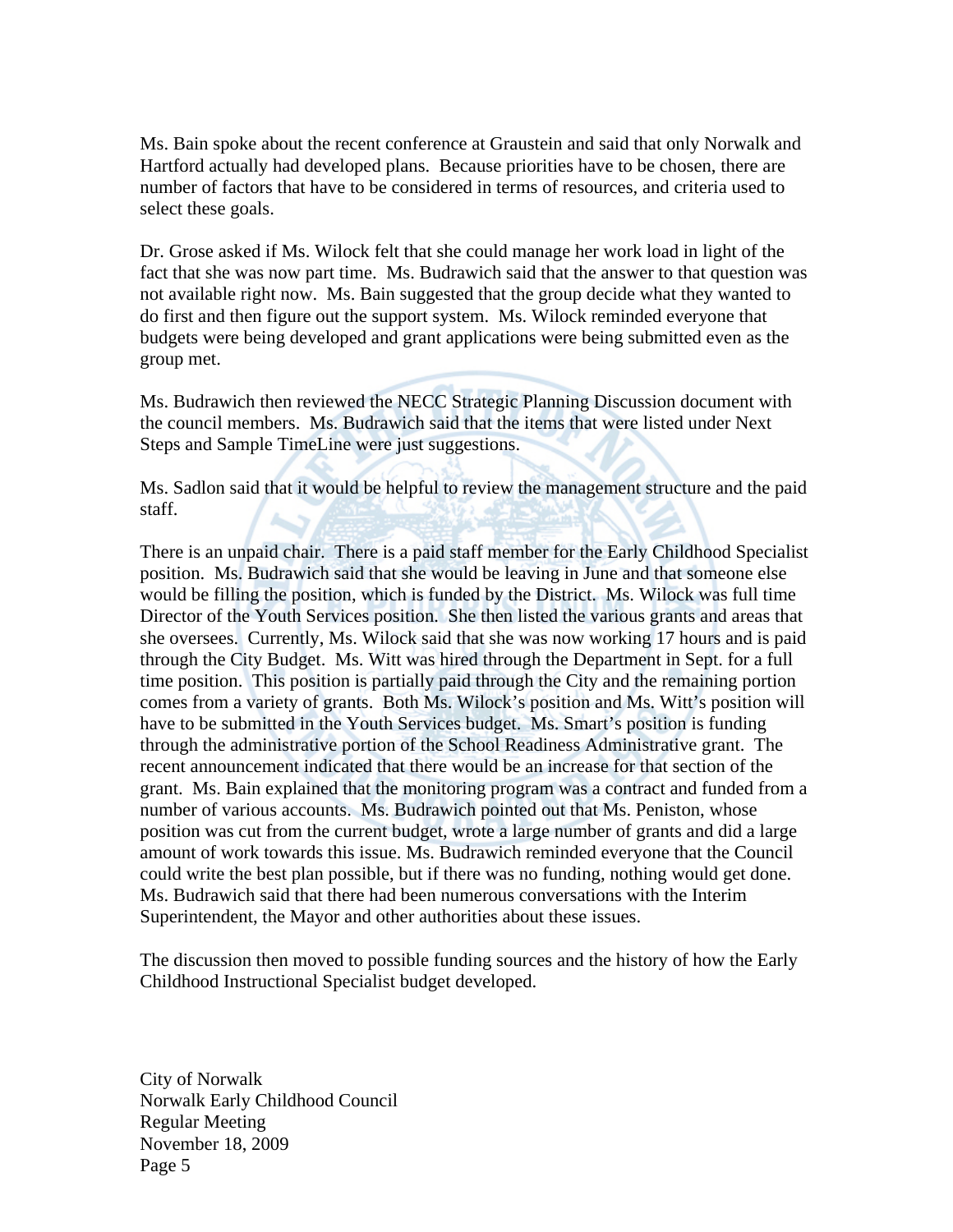Ms. Bain said that the current action plan was coming to an end and that she needed the sense of the Council. While she wanted to be open and inclusive of all thoughts and ideas, but reminded everyone that it would be important not to get tangled up in the details of the program. She then asked how to move the item forward properly while allowing for discussion of issues. Discussion then followed about the means of determining the strategy and the goals.

Regarding the capacity for the community, Ms. Budrawich said that it would be important to gather data and discuss the hypotheses that are being drawn. Ms. Sadlon expressed concerns about the cutting of preschool slots and also about the fact that the focus on why parents don't enroll their children in preschool was limited to low income families. She felt that it should include moderate income families also.

Ms. Balamaci said that she would like to have small writing teams working on the various aspects. Ms. Avery said it would be good to have a small committee to look at the overall plan. Rosalie then asked if the writing team could be identified. Ms. Hard asked if it could be a research team first and then evolve into the writing team.

Ms. Bain asked if the Council was comfortable with a small research/writing team that would bring a report back to the Council. Ms. Bain pointed out that the Council members had the information available and bringing a consultant in would be pointless because the Council would have to supply all the information.

Ms. Schilling said she had been on the previous writing team that it was an intensive task. Ms. Budrawich agreed. Ms. Avery pointed out that a major portion of the meeting on the 14th was devoted to developing the plan and that they were not starting with a blank page. Ms. Gordon asked about the updates for HUSKY providers. Ms. Schilling said that there was a new HUSKY provider in Norwalk since the last list was issued.

Ms. Budrawich suggested that a five year plan be done since it was a time intensive project. Ms. Sadlon suggested a tiered approach with priorities ranked as "A", "B" and so on.

Mr. Law said that he would be happy to serve on the writing team. He then asked for a definition of the term "low income" families. . Ms. Budrawich directed him to where it was indicated in the plan. Mr. Law pointed out that flyers and other items don't work in terms of getting people out, but direct contact does.

Ms. Sadlon said that there were other factors to consider regarding quality care, because a family may not have a car, or be able to pay for the program, which would affect the choices that a family would make. Ms. Budrawich pointed out that the Council would have to decide which goals they would pursue. Mr. Law said that regarding preschool